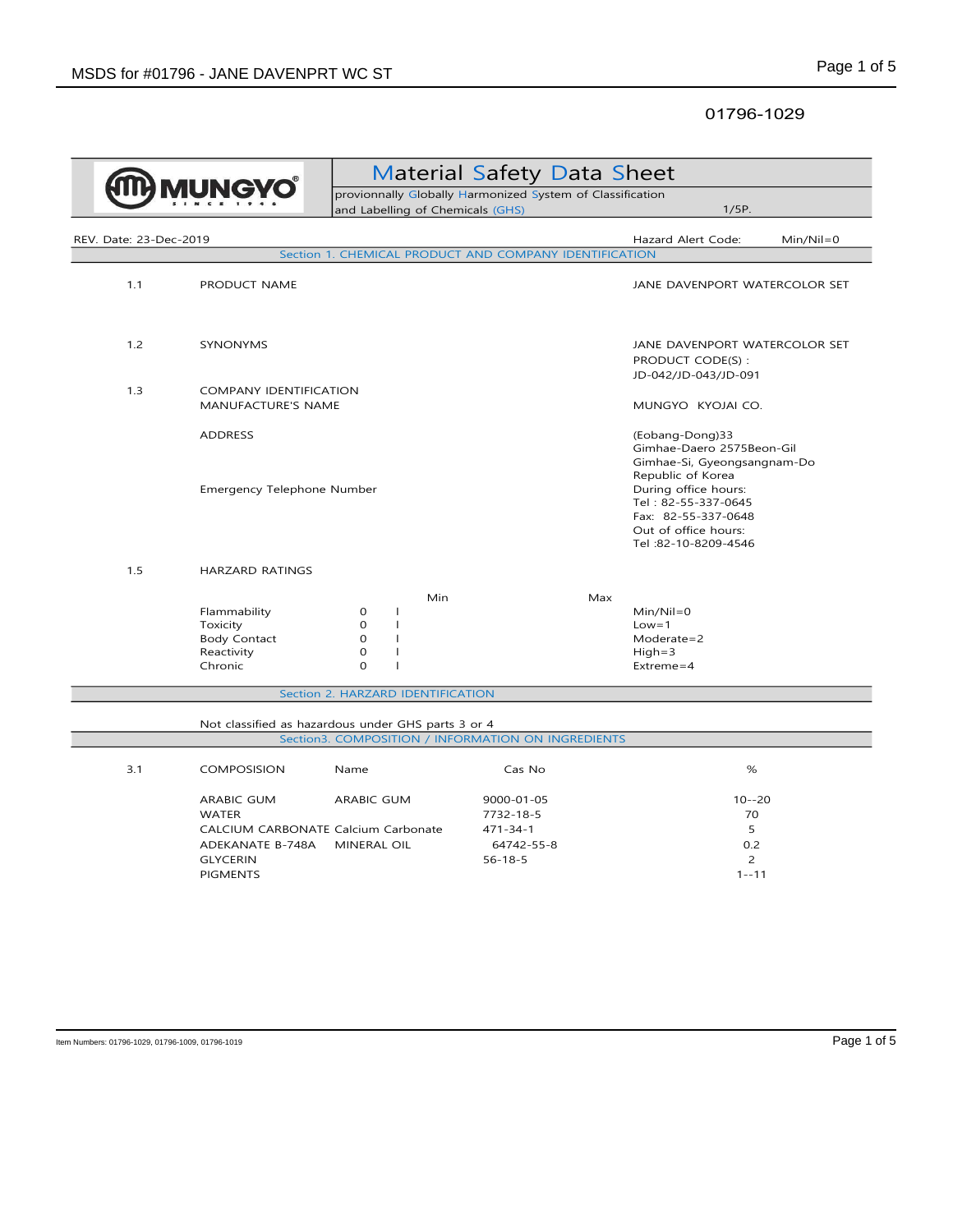|                                                                                                                                                                                                                                                                                                                 | and Labelling of Chemicals (GHS)                                                                                                                               | <b>Material Safety Data Sheet</b><br>provionnally Globally Harmonized System of Classification<br>2/5P. |  |  |
|-----------------------------------------------------------------------------------------------------------------------------------------------------------------------------------------------------------------------------------------------------------------------------------------------------------------|----------------------------------------------------------------------------------------------------------------------------------------------------------------|---------------------------------------------------------------------------------------------------------|--|--|
| Section4. FIRST AID MEASURES                                                                                                                                                                                                                                                                                    |                                                                                                                                                                |                                                                                                         |  |  |
| EYE CONTACT                                                                                                                                                                                                                                                                                                     |                                                                                                                                                                | Rinse with plenty of water.<br>In case of irritation, seek medical advice.                              |  |  |
| <b>SKIN CONTACT</b>                                                                                                                                                                                                                                                                                             |                                                                                                                                                                | Wash with water.                                                                                        |  |  |
| <b>INHALATION</b>                                                                                                                                                                                                                                                                                               |                                                                                                                                                                | Move person to fresh air.<br>In case of indisposition, seek medical advice.                             |  |  |
| <b>INGESTION</b>                                                                                                                                                                                                                                                                                                |                                                                                                                                                                | Symptomatic treatment.<br>In case of indisposition, seek medical advice                                 |  |  |
|                                                                                                                                                                                                                                                                                                                 | Section5. FIRE-FIGHTING MEASURES                                                                                                                               |                                                                                                         |  |  |
|                                                                                                                                                                                                                                                                                                                 | Non-flammable, non- combustible substance.                                                                                                                     |                                                                                                         |  |  |
|                                                                                                                                                                                                                                                                                                                 | Section6. ACCIDENTAL RELEASE MEASURES                                                                                                                          |                                                                                                         |  |  |
| Will not mix with water. Do not flush down drains.<br>Slippery when wet . cordon off for road and pedestrian traffic.<br>In case of spillage, wear respirable protection and sweep and collect<br>And dump in licensed landfill site. Avoid contact with acids.<br>SAFE STORAGE WITH OTHER CLASSIFIED CHEMICALS |                                                                                                                                                                |                                                                                                         |  |  |
| X                                                                                                                                                                                                                                                                                                               | X<br>X<br>X: Must not be stored together<br>O: May be stored together with specific preventions<br>+: May be stored together<br>Section7. HANDLING AND STORAGE | X<br>X<br>X                                                                                             |  |  |
| 7.1<br><b>HANDLING</b>                                                                                                                                                                                                                                                                                          |                                                                                                                                                                | Avoid contact with skin, wear respirable protection if                                                  |  |  |
|                                                                                                                                                                                                                                                                                                                 |                                                                                                                                                                | Excessive dust is released from opened packaging.                                                       |  |  |
| 7.2<br><b>STORAGE</b>                                                                                                                                                                                                                                                                                           |                                                                                                                                                                | Store in original packaging, under dry conditions.<br>Do not store with acids.                          |  |  |
| Section8. EXPOSURE CONTROL / PERSONAL PROTECTION                                                                                                                                                                                                                                                                |                                                                                                                                                                |                                                                                                         |  |  |
| 8.1<br>RESPIRATORY PROTECTION                                                                                                                                                                                                                                                                                   |                                                                                                                                                                | Not Applicable                                                                                          |  |  |
| 8.2<br><b>HAND PROTECTION</b>                                                                                                                                                                                                                                                                                   |                                                                                                                                                                | Not Applicable                                                                                          |  |  |
| 8.3<br>EYE PROTECTION                                                                                                                                                                                                                                                                                           |                                                                                                                                                                | Not Applicable                                                                                          |  |  |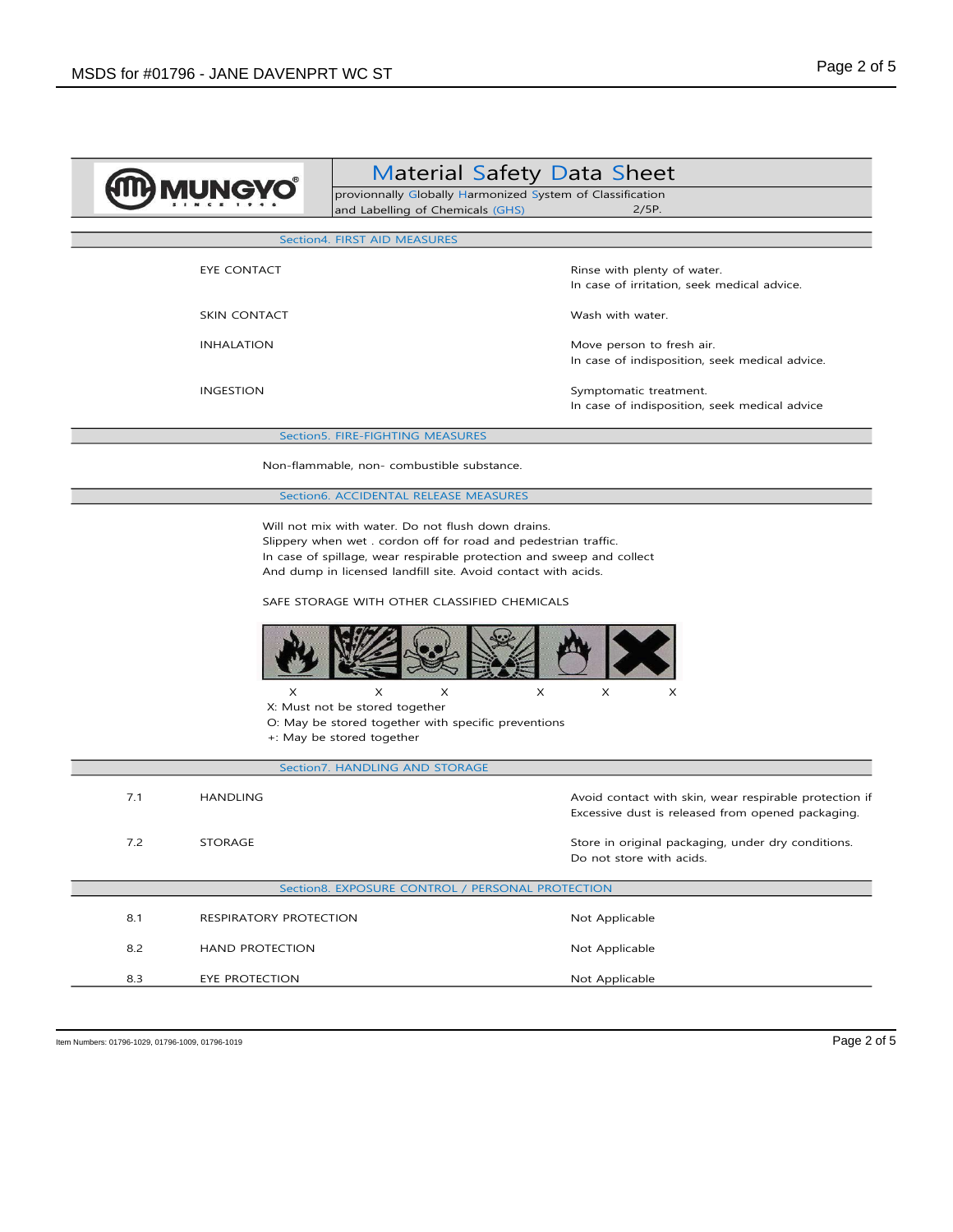| <b>IUNG</b> |                                            | <b>Material Safety Data Sheet</b>                                                             |                        |  |
|-------------|--------------------------------------------|-----------------------------------------------------------------------------------------------|------------------------|--|
|             |                                            | provionnally Globally Harmonized System of Classification<br>and Labelling of Chemicals (GHS) | 3/5P.                  |  |
|             |                                            |                                                                                               |                        |  |
| 8.4         | SKIN PROTECTION                            |                                                                                               | Not Applicable         |  |
| 8.5         | ENVIRONMENTAL EXPOSURE CONTROLS            |                                                                                               | Not Applicable         |  |
|             | Section9. PHYSICAL AND CHEMICAL PROPERTIES |                                                                                               |                        |  |
| 9.1         | <b>GENERAL INFORMATION</b>                 |                                                                                               |                        |  |
|             | APPEARANCE                                 |                                                                                               | Liquid Solution        |  |
|             | <b>COLOUR</b>                              |                                                                                               | White & Colour         |  |
|             | <b>ODOUR</b>                               |                                                                                               | Arabic Gum Odour       |  |
| 9.2         |                                            | HEALTH, SAFETY AND ENVIRONMENTAL INFORMATION                                                  |                        |  |
|             | <b>pH VALUE</b>                            |                                                                                               | 6 -7 (100 g/l / 20 °C) |  |
|             | MELTING POINT                              |                                                                                               | Not applicable         |  |
|             | <b>BOILING POINT</b>                       |                                                                                               | 60 °C- (102 bar)       |  |
|             | <b>FLASH POINT</b>                         |                                                                                               | Not applicable         |  |
|             | <b>EVAPOURATION RATE</b>                   |                                                                                               | Not applicable         |  |
|             | <b>FLAMMABILITY</b>                        |                                                                                               | Non-flammable          |  |
|             |                                            | UPPER/LOWER FRAMMABILITY Or EXPLOSIVE LIMITS                                                  | Not applicable         |  |
|             | <b>EXPLOSIVE PROPERTIES</b>                |                                                                                               | Not explosive          |  |
|             | VAPOUR PRESSURE                            |                                                                                               | Negligible             |  |
|             | <b>VAPOUR DENSITY</b>                      |                                                                                               | Not applicable         |  |
|             | RELATIVE DENSITY                           |                                                                                               | 2.9 (20 $°C$ )         |  |
|             | <b>SOLUBILITY</b>                          |                                                                                               |                        |  |
|             | A) WATER-SOLUBILITY                        |                                                                                               | available              |  |
|             |                                            |                                                                                               |                        |  |
|             | B) FAT-SOLUBILITY                          |                                                                                               | Data not available     |  |
|             | PARTITION COEFFICIENT                      |                                                                                               |                        |  |

Item Numbers: 01796-1029, 01796-1009, 01796-1019 Page 3 of 5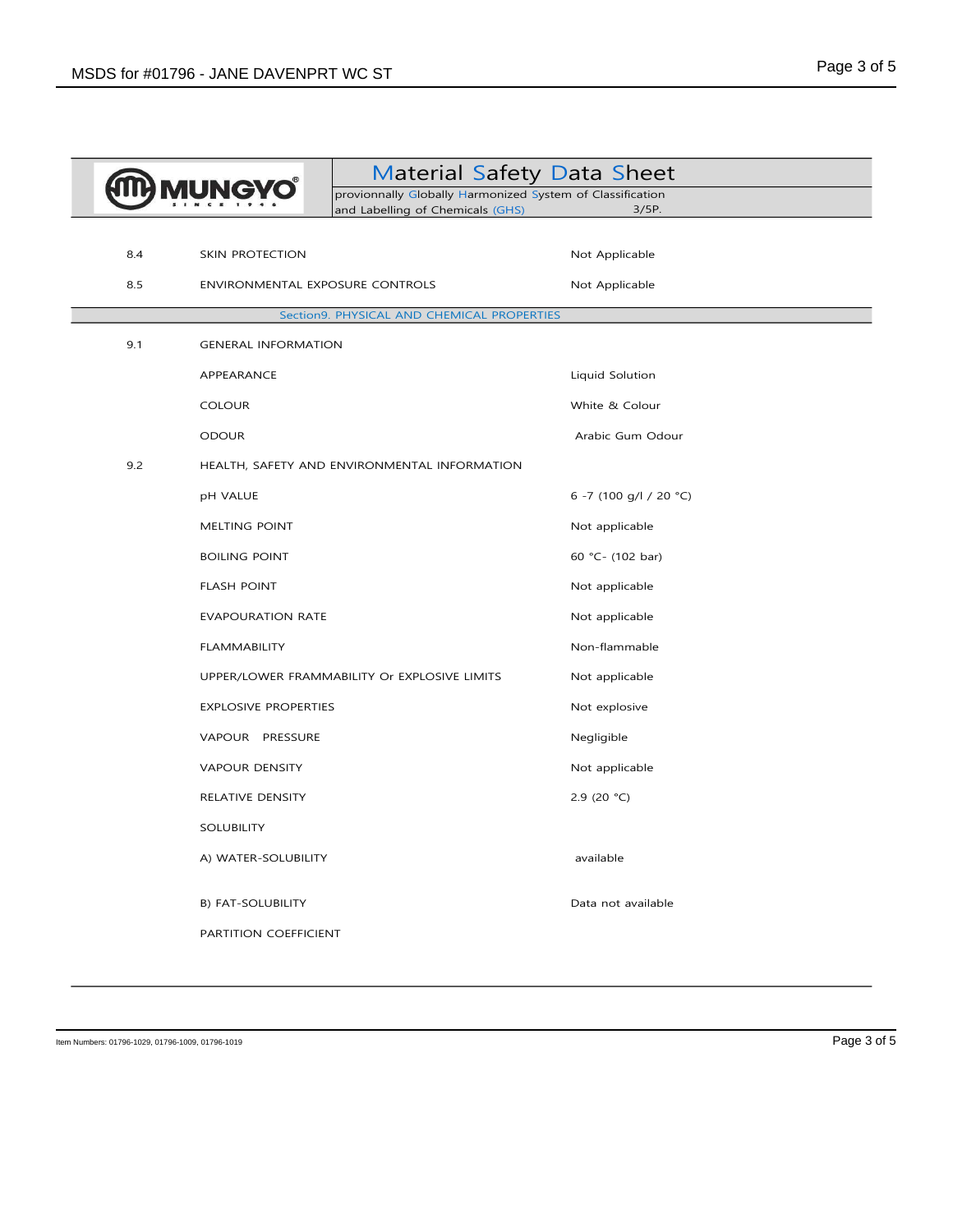|      |                                                                                               | <b>Material Safety Data Sheet</b><br>provionnally Globally Harmonized System of Classification<br>and Labelling of Chemicals (GHS) | $4/5P$ .                                                                                                                           |  |  |
|------|-----------------------------------------------------------------------------------------------|------------------------------------------------------------------------------------------------------------------------------------|------------------------------------------------------------------------------------------------------------------------------------|--|--|
|      | AUTO-IGNITION TEMPERRATURE                                                                    |                                                                                                                                    | no self-ignition                                                                                                                   |  |  |
|      | DECOMPOSITION TEMPERATURE                                                                     |                                                                                                                                    | Not applicable                                                                                                                     |  |  |
|      | <b>VISCOSITY</b>                                                                              |                                                                                                                                    | Not applicable                                                                                                                     |  |  |
|      | Section10. STABILITY AND REACTIVITY                                                           |                                                                                                                                    |                                                                                                                                    |  |  |
| 10.1 | <b>REACTIVITY</b>                                                                             |                                                                                                                                    | None known                                                                                                                         |  |  |
| 10.2 | <b>CHEMICAL STABILITY</b>                                                                     |                                                                                                                                    | Stable                                                                                                                             |  |  |
| 10.3 | POSSIBILITY OF HAZARDOUS REACTIONS                                                            |                                                                                                                                    | None known                                                                                                                         |  |  |
| 10.4 | CONDITIONS TO AVOID                                                                           |                                                                                                                                    | None known                                                                                                                         |  |  |
| 10.5 | INCOMPATIBLE MATERIALS                                                                        |                                                                                                                                    | Avoid contact with acids                                                                                                           |  |  |
| 10.6 | HAZARDOUS DECOMPOSITION PRODUCTS                                                              |                                                                                                                                    | Can react with acids under the formation of carbon<br>of carbon dioxide (CO2) that can displace<br>oxygen (danger of suffocation). |  |  |
| 10.7 | <b>FURTHER INFORMATION</b>                                                                    |                                                                                                                                    | None                                                                                                                               |  |  |
|      |                                                                                               | Section11. TOXICOLOGICAL INFORMATION                                                                                               |                                                                                                                                    |  |  |
|      | Acute/Chronic TOXICITY                                                                        |                                                                                                                                    | Products bearing the CP certified products or AP<br>approved products seals of the art & creative                                  |  |  |
|      | Skin Corrosion/Irritation                                                                     |                                                                                                                                    | Not available                                                                                                                      |  |  |
|      | Serious Eye Damage/Irritation                                                                 |                                                                                                                                    | Not available                                                                                                                      |  |  |
|      | Respiratory or skin irritation                                                                |                                                                                                                                    | Not available                                                                                                                      |  |  |
|      | Germ cell mutagenicity                                                                        |                                                                                                                                    | Not available                                                                                                                      |  |  |
|      | Carcinogenicity Data                                                                          |                                                                                                                                    | Not available                                                                                                                      |  |  |
|      | Section12. ECOLOGICAL INFORMATION                                                             |                                                                                                                                    |                                                                                                                                    |  |  |
|      | This product has not been evaluated for overrall environmental effects                        |                                                                                                                                    |                                                                                                                                    |  |  |
|      | Section13. DISPOSAL CONSIDERATION                                                             |                                                                                                                                    |                                                                                                                                    |  |  |
|      | Contain and place in approved container. Dispose of per local, state, and federal regulations |                                                                                                                                    |                                                                                                                                    |  |  |
|      |                                                                                               | Section14. TRANSPORT INFORMATION                                                                                                   |                                                                                                                                    |  |  |
|      | DOT Classification(US)                                                                        |                                                                                                                                    | None allocated                                                                                                                     |  |  |

Item Numbers: 01796-1029, 01796-1009, 01796-1019  $P$ age 4 of 5